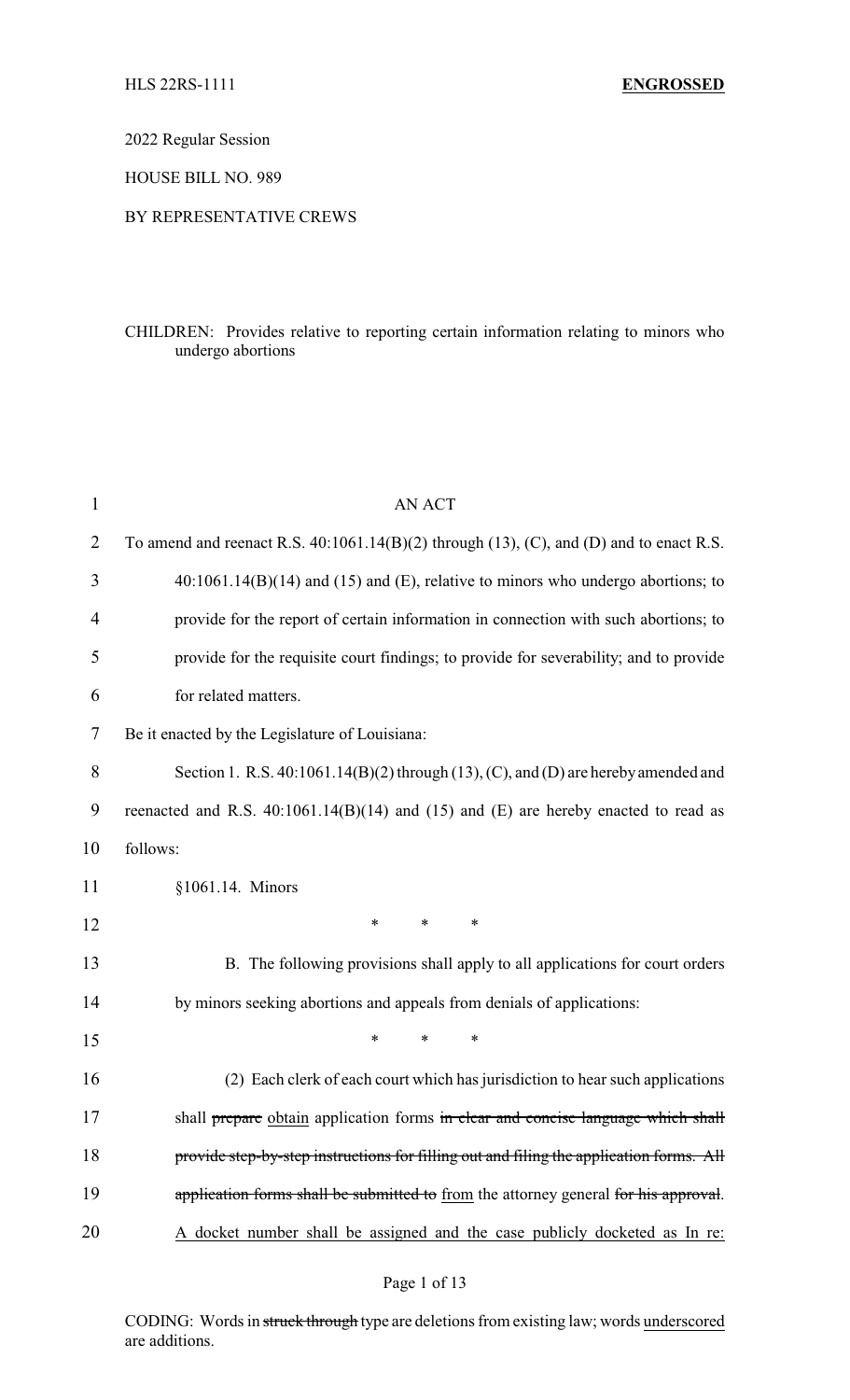Application of Jane Doe Pursuant to this Section. All filings shall be sealed, including this application. The identity of the minor shall be proven through photo identification or a copy of the minor's birth certificate. The clerk shall adopt a process that maintains the minor's confidentiality while ensuring that the judge knows her identity and the facts necessary for making a decision. Each clerk shall assist each minor who requests assistance in filling out or filing the application forms.

 (3)(a) Each application shall be heard in chambers, anonymously, in a summary manner, within four days, excluding legal holidays, of the filing thereof. Prior to granting the application, the judge shall determine whether a duplicate 11 petition has been filed in any other division of the court or in any other court with 12 jurisdiction pursuant to this Subsection.

 (b)(i) Prior to such ex parte hearing, the court is authorized to appoint an attorney to represent the interests of the unborn child, the interests of the parent, legal guardian, or lawful tutor, or the interests of any combination of these persons.

16 (ii) Prior to such ex parte hearing, the court may shall require the minor to participate in an evaluation with a medical professional other than the abortion provider to determine potential health risks to the minor, and also an evaluation and counseling session with a mental health professional from the Louisiana Department of Health, office of behavioral health, or a staff member from the Department of Children and Family Services, office of children and family services, or both. The court may refer the petitioner, if necessary, to the appropriate Louisiana Department of Health, office of behavioral health regional office to arrange the evaluation and counseling session within the four-day period prior to the ex parte hearing, as provided in this Paragraph. This referral may be made by the clerk upon the minor's filing the application when the court has issued a standing order authorizing same and the circumstances fit the criteria of the standing order therefor.

28 (iii)(iii) Such evaluation and counseling session shall be for the purpose of developing trustworthy and reliable expert opinion concerning the minor's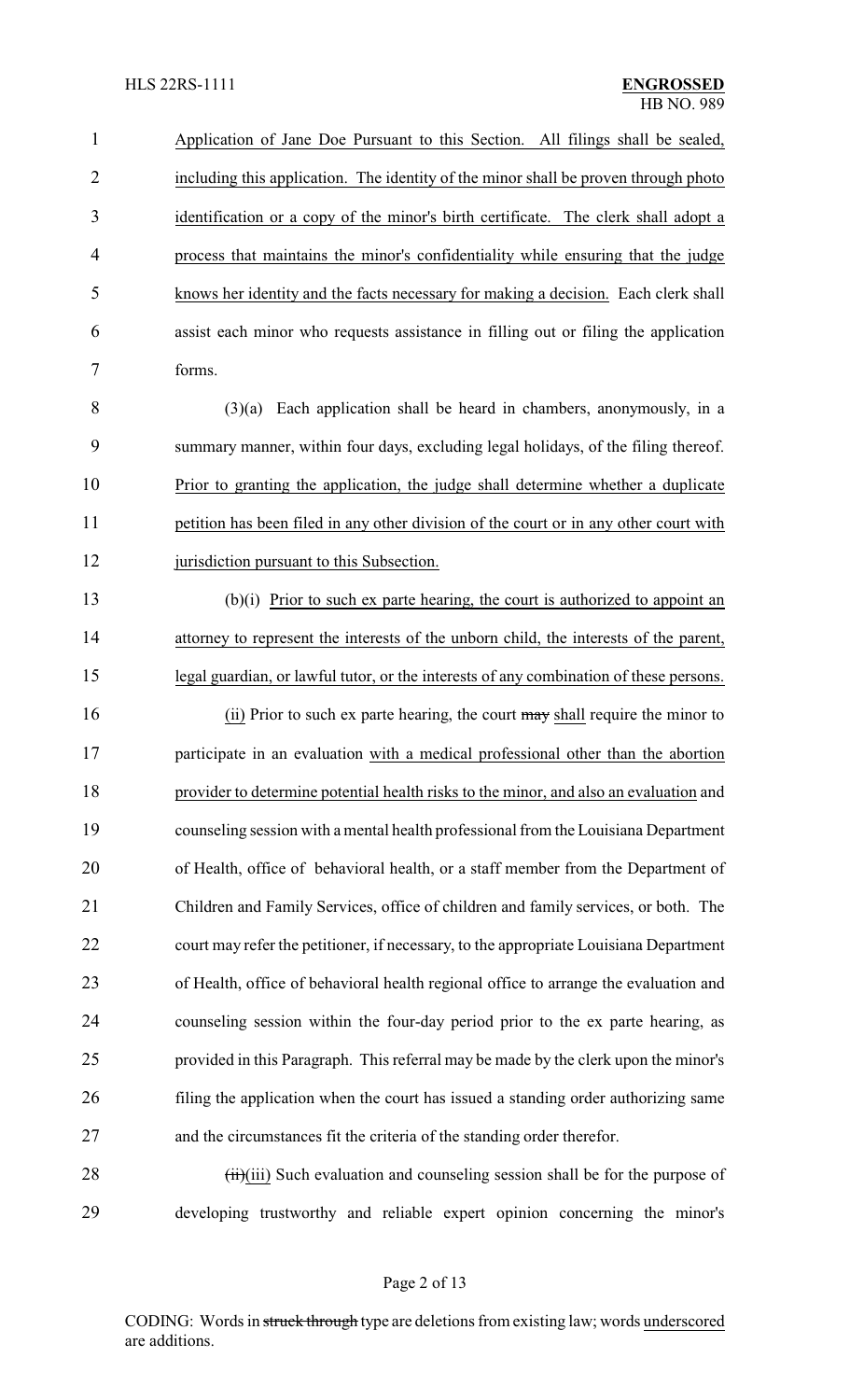sufficiencyof knowledge, insight, judgment, and maturitywith regard to her abortion decision in order to aid the court in its decision and to make the state's resources available to the court for this purpose. Persons conducting such sessions shall employ the information and printed materials referred to in R.S. 40:1061.17 in examining how well the minor interviewed is informed about pregnancy, fetal development, abortion risks and consequences, the indicators of human trafficking, and abortion alternatives, and shall also endeavor to verify that the minor is seeking an abortion of her own free will and is not acting under intimidation, threats, abuse, undue pressure, or extortion by any other persons and is not a victim of a coerced abortion as defined in Children's Code Article 603.

11 (iii)(iv) For purposes of providing screening to protect the safety and well- being of the minor, such evaluation and counseling session shall also endeavor to ascertain whether the minor is pregnant as a result of sexual activity constituting a 14 crime under the laws of this state, or as a result of commercial sexual exploitation of the minor, and shall inform the minor of resources available for her protection.

16  $(iv)(v)$  The results of such evaluation and counseling shall be reported to the court by the most expeditious means, commensurate with security and confidentiality, to assure receipt by the court prior to or at the ex parte hearing.

 (4)(a) If the minor has not been interviewed in such evaluation and counseling session prior to the ex parte hearing, such that the court does not have the 21 benefit of the required report, then the court may appoint a certified child advocate 22 attorney to be present with the minor at the ex parte hearing for the purpose of assisting the minor in communicating to the court whether her abortion decision is made with sufficient maturity and free and informed consent, commensurate with the 25 duty of confidentiality. A certified child advocate attorney shall be given sufficient 26 time on the same day as the ex parte hearing to review with the minor the information and printed materials referred to in R.S. 40:1061.17, in evaluating how well the minor is informed about pregnancy, fetal development, abortion risks and consequences, the indicators of human trafficking, and abortion alternatives. The

#### Page 3 of 13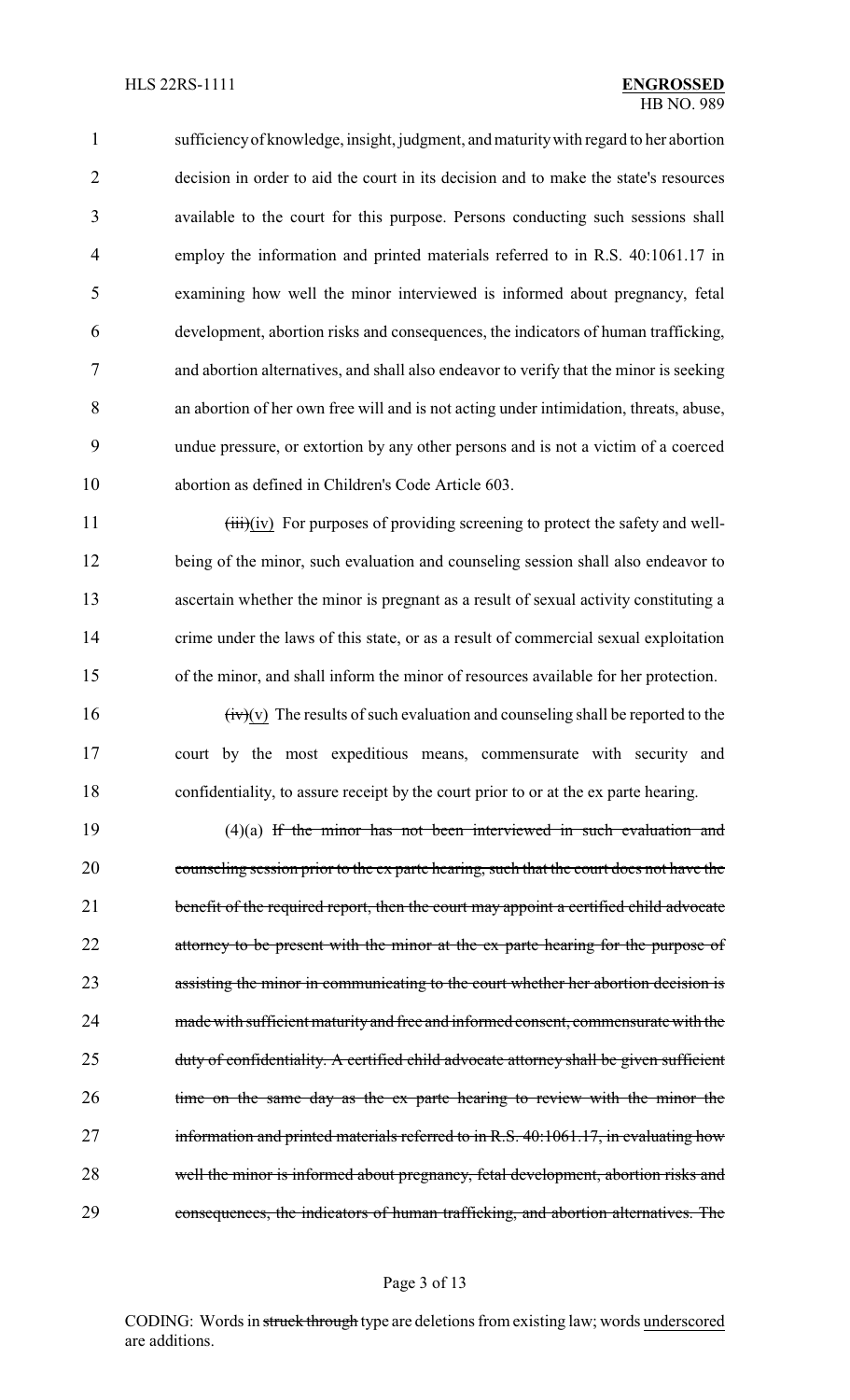| $\mathbf{1}$   | certified child advocate attorney shall also endeavor to assist in the court's          |
|----------------|-----------------------------------------------------------------------------------------|
| $\overline{2}$ | determination of whether the minor is seeking the abortion of her own free will and     |
| 3              | is not acting under intimidation, threats, undue pressure, or extortion by other        |
| 4              | persons, is not a victim of coerced abortion as defined in Children's Code Article      |
| 5              | 603, and is not in need of assistance or protective orders if the minor is a victim of  |
| 6              | commercial sexual exploitation as defined in Children's Code Article 603, or any        |
| 7              | crime against the child as defined in Children's Code Article 603. The pregnant         |
| 8              | minor shall prove by clear and convincing evidence that she is sufficiently mature      |
| 9              | and capable of giving informed consent based on her experience level, perspective,      |
| 10             | judgment, and age.                                                                      |
| 11             | In assessing the pregnant minor's experience level, the court may<br>(b)                |
| 12             | consider, among other relevant factors, the pregnant minor's age and experiences        |
| 13             | working outside of the home, living away from her home, traveling on her own,           |
| 14             | handling personal finances, and making other significant decisions.                     |
| 15             | In assessing the pregnant minor's perspective, the court may consider,<br>(c)           |
| 16             | among other relevant factors, what steps the pregnant minor took to explore her         |
| 17             | options and the extent to which she considered and weighed the potential                |
| 18             | consequences of each option.                                                            |
| 19             | (d) In assessing the pregnant minor's judgment, the court may consider,                 |
| 20             | among other relevant factors, the pregnant minor's conduct since learning of her        |
| 21             | pregnancy and her intellectual ability to understand her options and to make a          |
| 22             | meaningful, informed decision.                                                          |
| 23             | (e) In assessing the pregnant minor's age, the court shall appoint a certified          |
| 24             | child advocate attorney if the minor is younger than the age of fifteen. If the minor   |
| 25             | is under the age of thirteen, there shall be a rebuttable presumption that the child is |
| 26             | not capable of being sufficiently well-informed and mature.                             |
| 27             | In assessing whether the pregnant minor is well-informed, the court may                 |
| 28             | consider any of the following:                                                          |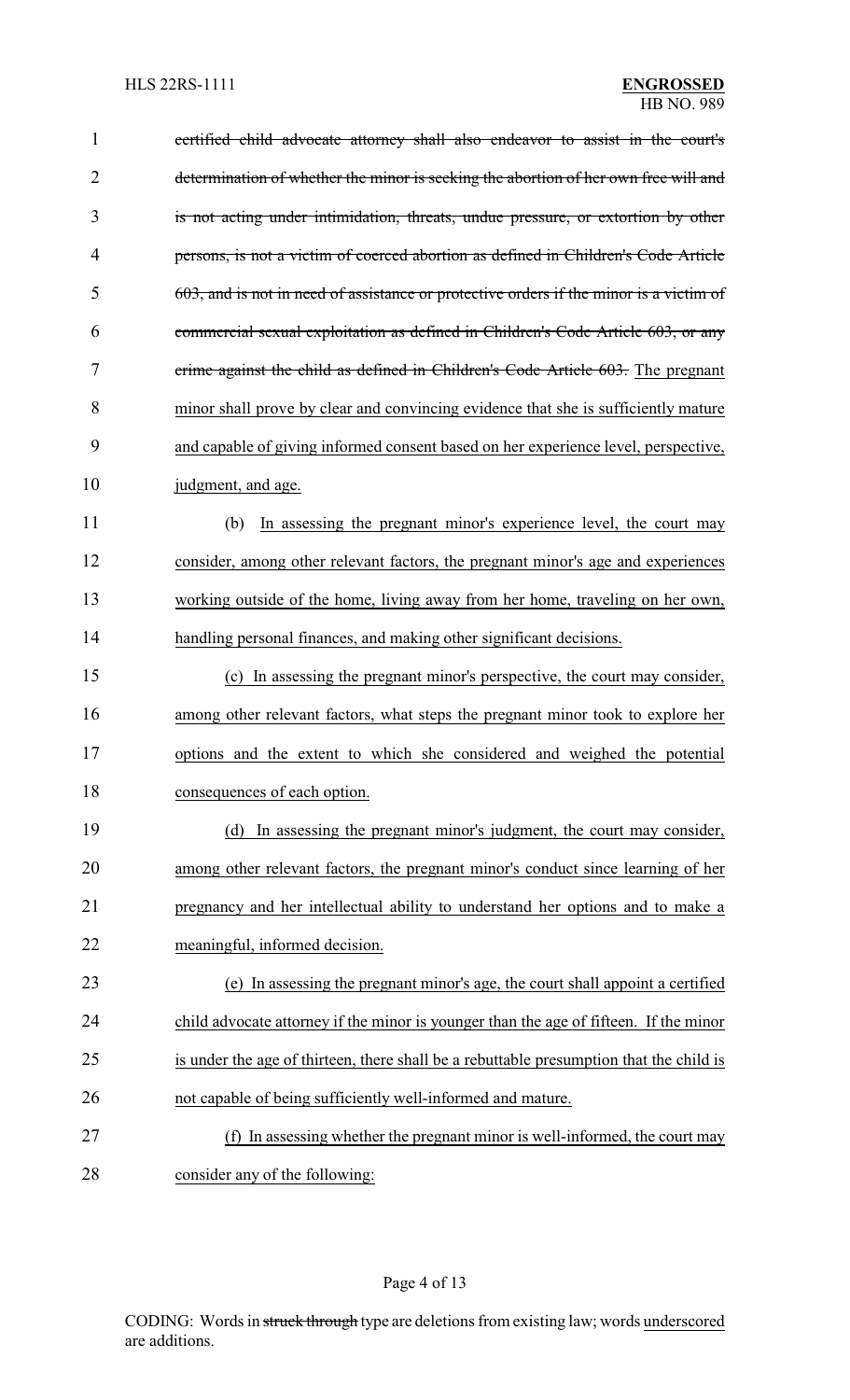| $\mathbf{1}$   | (i) Whether the pregnant minor has obtained information from a healthcare                              |  |  |
|----------------|--------------------------------------------------------------------------------------------------------|--|--|
| $\overline{2}$ | provider about the health risks associated with an abortion at the particular stage of                 |  |  |
| 3              | the minor's pregnancy and that she understands those risks.                                            |  |  |
| $\overline{4}$ | Whether the pregnant minor is knowledgeable about her own medical<br>(ii)                              |  |  |
| 5              | history and her family's medical history.                                                              |  |  |
| 6              | (iii) Whether the pregnant minor understands the alternatives to abortion and                          |  |  |
| 7              | their implications, including adoption and keeping the child.                                          |  |  |
| 8              | (iv) Whether the minor is aware of the emotional and psychological aspects                             |  |  |
| 9              | of undergoing an abortion.                                                                             |  |  |
| 10             | (v) Whether the minor requested consent from her parent, legal guardian, or                            |  |  |
| 11             | tutor and was denied consent. If the parent declined to consent to the abortion, the                   |  |  |
| 12             | court shall notify the parent, legal guardian, or tutor that they have the option to                   |  |  |
| 13             | submit information to the court, whether in camera, by video conference, or by a                       |  |  |
| 14             | written filing. The court may further consider whether the pregnant minor is being                     |  |  |
| 15             | guided, influenced, or persuaded by a representative of the abortion facility or by a                  |  |  |
| 16             | special interest group or advocate.                                                                    |  |  |
| 17             | (5) If the court, using reasoned judgment and evidentiary evaluation, finds,                           |  |  |
| 18             | by clear and convincing evidence, that the minor is sufficiently mature and well                       |  |  |
| 19             | enough informed to make the decision concerning the abortion on her own, and                           |  |  |
| 20             | further finds that the minor is not a victim of coerced abortion, and is seeking the                   |  |  |
| 21             | abortion of her own free will, the court shall issue an order authorizing the minor to                 |  |  |
| 22             | act on the matter without parental consultation or consent. To avoid the increase in                   |  |  |
| 23             | potential health complications as the pregnancy continues, the judicial bypass order                   |  |  |
| 24             | shall expire after ten days. The judicial bypass order shall indicate the exact date                   |  |  |
| 25             | that it expires.                                                                                       |  |  |
| 26             | $\left(\frac{e}{c}\right)$ (6) Whether or not the court authorizes the abortion, if the court finds by |  |  |
| 27             | a preponderance of the evidence that the minor is a victim of commercial sexual                        |  |  |
| 28             | exploitation as defined in Children's Code Article 603, or rape or any other crime                     |  |  |
| 29             | against the child as defined in Children's Code Article 603, the court may issue any                   |  |  |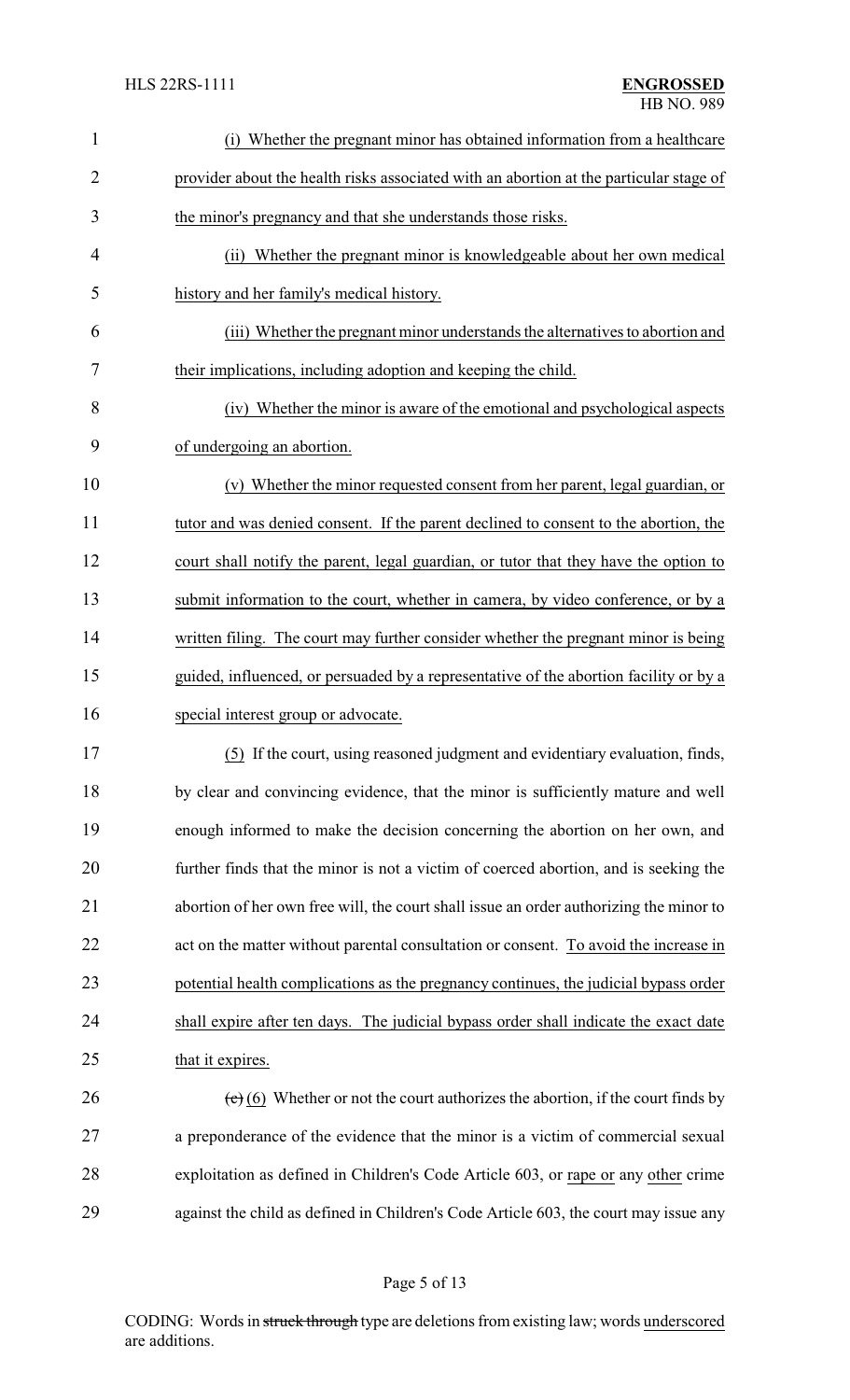appropriate protective orders or afford the minor the continued services of a court-appointed special advocate, or both.

 $\frac{5}{7}$  (7) If the court finds that the minor is not sufficiently mature and well enough informed to make a decision intelligently among the alternatives, the court shall decide whether or not it would be in the best interest of the minor to notify her parents or guardian of the proceedings. If the court finds that it is in the minor's best interest to notify her parents or guardian, the court shall so notify and reconvene the proceedings within forty-eight hours with the parents or guardian present to advise and counsel the minor and aid the court in making its determination whether or not the abortion would be in the best interest of the minor.

 $(6)$  (8) If the court finds that the minor is not sufficiently mature and well enough informed to make the decision concerning the abortion and further finds that it would not be in the minor's best interest to notify her parents or guardian, the court 14 shall issue an order authorizing the abortion if the court finds, by clear and convincing evidence, that the abortion would be in the best interest of the minor. However, as appoint a certified child advocate attorney to determine whether the 17 pregnant minor is in danger. If the pregnant minor is in danger, the court may issue any appropriate protective orders or afford the minor the continued services of a court-appointed special advocate, or both. As stated in Bellotti v. Baird, 443 U.S. 622, 647 (1979), "the court may deny the abortion request of an immature minor in 21 the absence of parental consultation if it concludes that her best interests would be served thereby."

 $(7)$  (9) In all cases, the court shall issue its final judgment and order immediately upon completion of the reconvened hearing, if there is one, or immediately upon completion of the original ex parte hearing, if there is no reconvened hearing, and in any case where unusual justification exists for taking the matter under advisement, the court shall report taking the matter under advisement to the Supreme Court of Louisiana and to the court of appeal for the circuit to which appeals lie from the court and shall issue its final judgment and order within forty-

## Page 6 of 13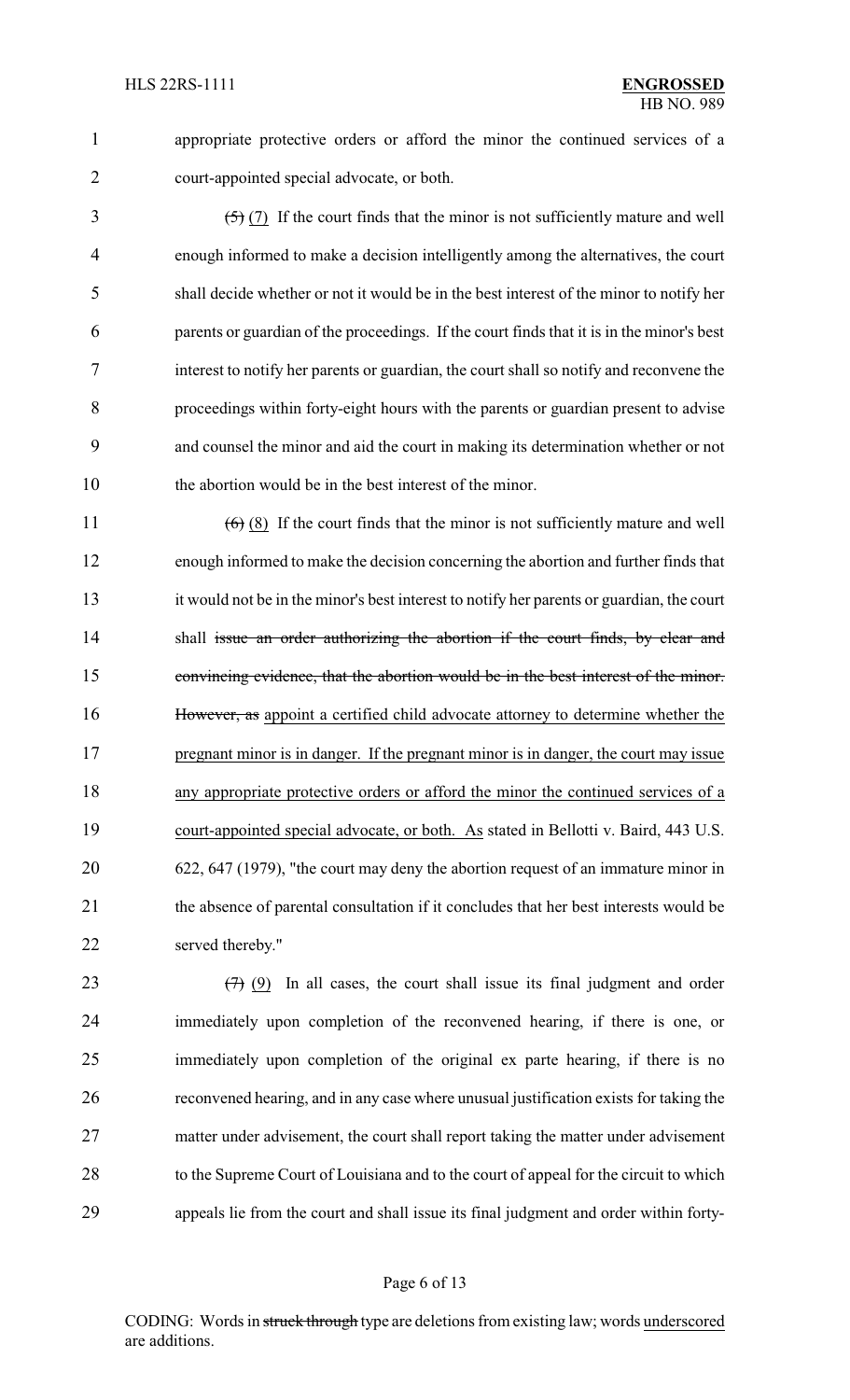| $\mathbf{1}$   | eight hours after taking the matter under advisement at the completion of such                    |  |
|----------------|---------------------------------------------------------------------------------------------------|--|
| $\overline{2}$ | hearing. Appeals from decisions of the court hearing the application shall be by trial            |  |
| 3              | de novo in the court of appeal.                                                                   |  |
| $\overline{4}$ | $(8)$ (10) Each clerk of each court of appeal shall prepare appeal forms in                       |  |
| 5              | clear and concise language which shall provide step-by-step instructions for filling              |  |
| 6              | out and filing the appeal forms. All appeal forms shall be submitted to the attorney              |  |
| 7              | general for his approval. Each clerk shall assist each minor who requests assistance              |  |
| 8              | in filling out or filing the appeal forms.                                                        |  |
| 9              | $(9)(11)$ Each appeal shall be heard in chambers, anonymously, in a summary                       |  |
| 10             | manner, and within forty-eight hours of the filing thereof.                                       |  |
| 11             | $(10)(12)$ The decision of the court of appeal shall be based on the criteria                     |  |
| 12             | provided in Paragraphs $(4)$ , $(5)$ , and $(6)$ $(4)$ through $(8)$ of this Subsection, and such |  |
| 13             | court shall issue its final judgment and order within forty-eight hours of its hearing.           |  |
| 14             | $(11)$ (13) Each minor who declares to the clerk of the court hearing the                         |  |
| 15             | application or appeal that she does not have sufficient funds to pay for the costs of             |  |
| 16             | the application or the appeal shall be allowed to proceed in forma pauperis.                      |  |
| 17             | $(12)$ (14) Each minor who files an application or an appeal shall be entitled                    |  |
| 18             | to an initial hearing and a determination by the court independently of any notice to             |  |
| 19             | or consultation with her parents, tutor, or guardian.                                             |  |
| 20             | $(13)$ (15) Except as otherwise provided in this Section, or as otherwise                         |  |
| 21             | provided by rule of court, hearings of applications and appeals shall be conducted in             |  |
| 22             | accordance with the provisions of the Louisiana Children's Code.                                  |  |
| 23             | $C(1)$ A form created by the Louisiana Department of Health shall be used                         |  |
| 24             | by physicians to obtain the consent required prior to performing an abortion on a                 |  |
| 25             | minor who is not emancipated.                                                                     |  |
| 26             | A form is not valid and consent is not sufficient unless all of the<br>(2)                        |  |
| 27             | following conditions and requirements are met:                                                    |  |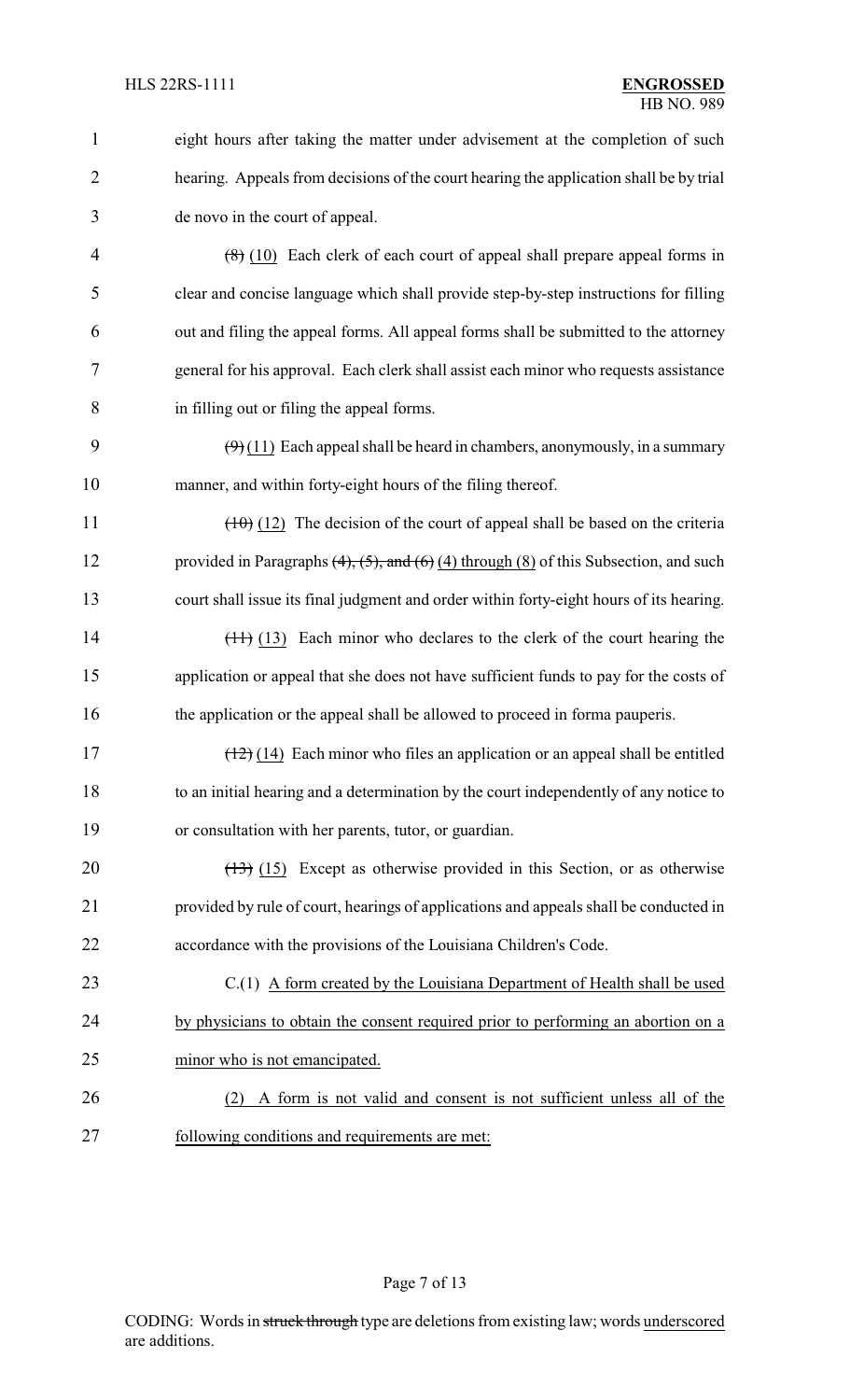| 1  | (a) A parent or legal guardian initials each page of the form, indicating that          |  |  |
|----|-----------------------------------------------------------------------------------------|--|--|
| 2  | the parent or legal guardian has read and understands the information included on       |  |  |
| 3  | that page.                                                                              |  |  |
| 4  | (b) A parent or legal guardian signs the last page of the form in the presence          |  |  |
| 5  | of a person who is a notary public.                                                     |  |  |
| 6  | The minor initials each list of risks and hazards as detailed in<br>(c)                 |  |  |
| 7  | Subparagraph $(3)(d)$ of this Subsection.                                               |  |  |
| 8  | (d) The minor signs a consent statement, as described in Subparagraph $(3)(f)$          |  |  |
| 9  | of this Subsection.                                                                     |  |  |
| 10 | (e) The physician signs the declaration described in Subparagraph $(3)(g)$ of           |  |  |
| 11 | this Subsection.                                                                        |  |  |
| 12 | The form shall include but not be limited to all of the following:<br>(3)               |  |  |
| 13 | A description of the minor's rights, including her right to informed<br>(a)             |  |  |
| 14 | consent.                                                                                |  |  |
| 15 | (b) A description of the parent's or legal guardian's rights under Louisiana            |  |  |
| 16 | law.                                                                                    |  |  |
| 17 | (c) A detailed description of the surgical or medical procedures that are               |  |  |
| 18 | planned to be performed on the minor.                                                   |  |  |
| 19 | (d) A detailed list of the risks and hazards related to the surgical and medical        |  |  |
| 20 | procedures planned for the minor, including but not limited to all of the following:    |  |  |
| 21 | Risks and hazards that may occur in connection with any surgical,<br>(i)                |  |  |
| 22 | medical, or diagnostic procedure, including but not limited to potential for infection, |  |  |
| 23 | blood clots in veins and lungs, hemorrhaging, allergic reactions, or death.             |  |  |
| 24 | (ii) Risks and hazards that may occur with a surgical abortion, including but           |  |  |
| 25 | not limited to hemorrhaging, uterine perforation or other damage to the uterus,         |  |  |
| 26 | sterility, injury to the bowel or bladder, hysterectomy as a result of complication or  |  |  |
| 27 | injury during the procedure, and failure to remove all products of conception, which    |  |  |
| 28 | may result in an additional procedure.                                                  |  |  |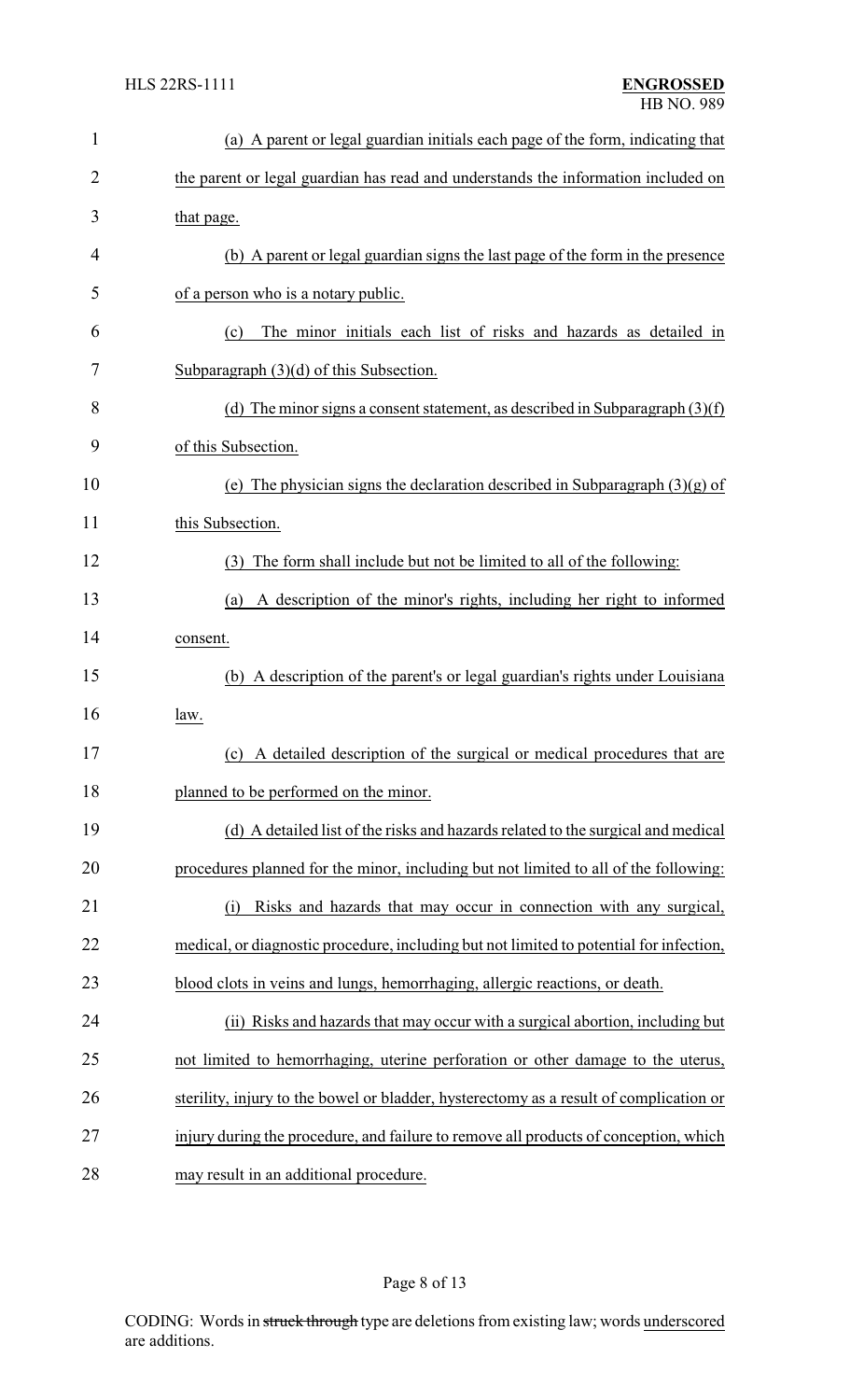| $\mathbf{1}$   | Risks and hazards that may occur with a medical or non-surgical<br>(iii)               |
|----------------|----------------------------------------------------------------------------------------|
| $\overline{2}$ | abortion, including but not limited to hemorrhaging, failure to remove all products    |
| 3              | of conception that may result in an additional procedure, sterility, and possible      |
| 4              | continuation of pregnancy.                                                             |
| 5              | Risks and hazards of the particular procedure planned for the minor<br>(iv)            |
| 6              | including but not limited to cramping of the uterus or pelvic pain, infection of the   |
| 7              | female organs, cervical laceration, incompetent cervix, and emergency treatment for    |
| 8              | complications.                                                                         |
| 9              | (e) A description of additional information that shall be provided by the              |
| 10             | physician to the minor in accordance with Louisiana law, including but not limited     |
| 11             | to the probable gestational age of the unborn baby, the availability of medical        |
| 12             | assistance benefits and other resources, the father's responsibilities, the adoption   |
| 13             | option, and all other information contained in the Women's Right to Know booklet.      |
| 14             | (f) A consent statement shall be signed by the minor. The consent statement            |
| 15             | shall include but is not limited to all of the following points, which shall be        |
| 16             | individually initialed by the minor:                                                   |
| 17             | That the minor understands that the doctor is going to perform an abortion             |
| 18             | on her which will end her pregnancy and will result in the death of her unborn child.  |
| 19             | (ii) That the minor is not being forced to have an abortion, and that she has          |
| 20             | the choice not to have the abortion and may withdraw consent prior to the abortion.    |
| 21             | That the minor gives permission for the procedure.<br>(iii)                            |
| 22             | (iv) That the minor understands that there are risks and hazards that could            |
| 23             | affect her if she has the planned surgical or medical procedure.                       |
| 24             | (v) That the minor has been given the opportunity to ask questions about her           |
| 25             | condition, alternative forms of treatment, risk of non-treatment, the procedures to be |
| 26             | used, and the risks and hazards involved.                                              |
| 27             | (vi) That the minor has been given information required in R.S. 40:1061.17.            |
| $\bigcap$      |                                                                                        |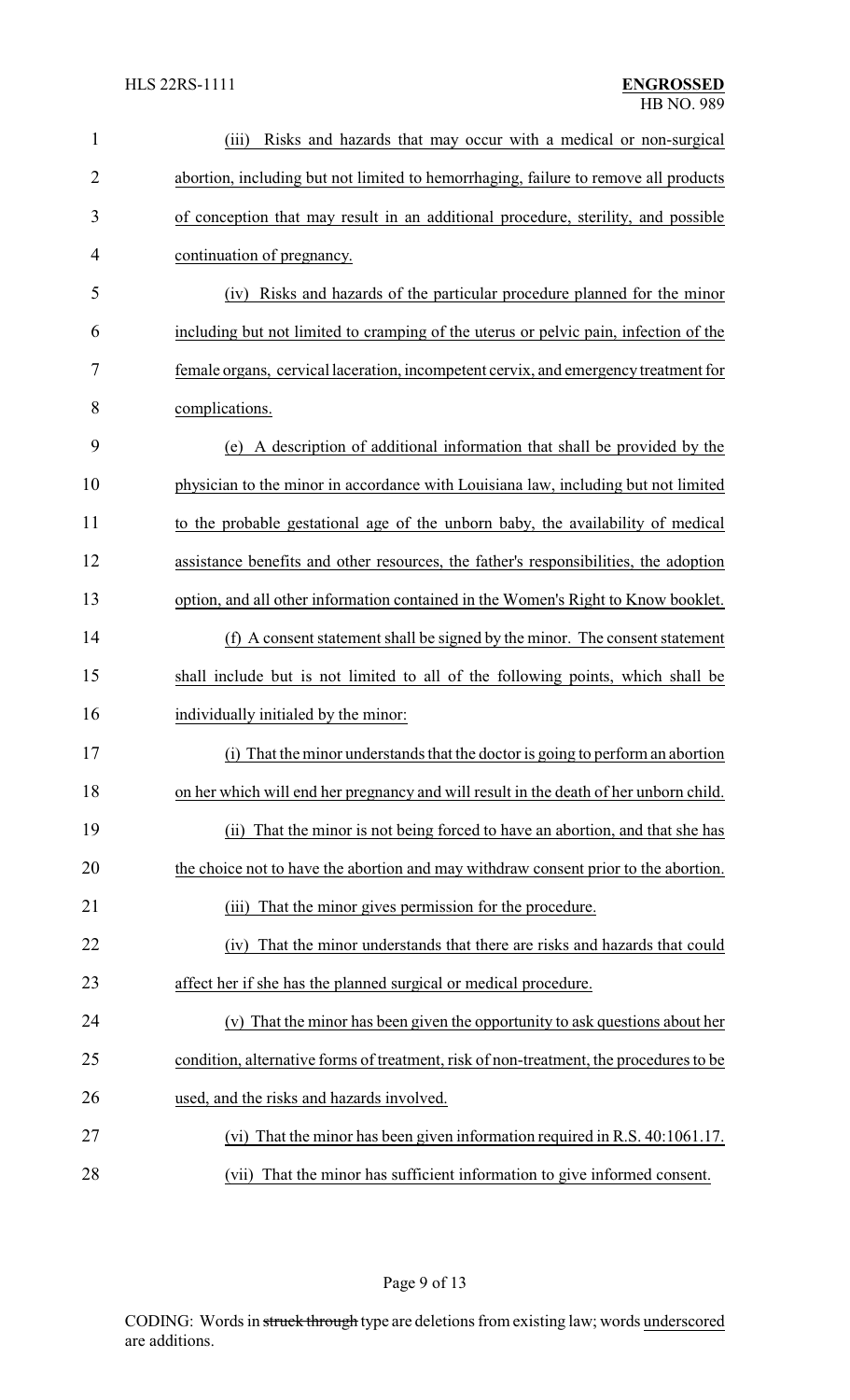| $\mathbf{1}$   | (g) A physician declaration, which shall be signed by the physician, stating          |
|----------------|---------------------------------------------------------------------------------------|
| $\overline{2}$ | that the physician or his assistant has, as required, explained the procedure and the |
| 3              | contents of this form to the minor and her parent or legal guardian and has answered  |
| 4              | all questions. Further, to the best of the physician's knowledge, the patient and her |
| 5              | parent or legal guardian have been adequately informed and have consented to the      |
| 6              | procedure.                                                                            |
| 7              | A parental consent statement that is signed by the parent or legal<br>(h)             |
| 8              | guardian and states all of the following:                                             |
| 9              | (i) That the parent or legal guardian understands that the doctor signing the         |
| 10             | physician declaration is going to perform an abortion on the minor, which will end    |
| 11             | her pregnancy and result in the death of her unborn child.                            |
| 12             | (ii) That the parent or legal guardian has had the opportunity to read this           |
| 13             | form or have it read and has initialed each page.                                     |
| 14             | (iii) That the parent or legal guardian had the opportunity to ask questions          |
| 15             | to the physician or the physician's assistant about the information in this form and  |
| 16             | the surgical and medical procedures to be performed on the minor.                     |
| 17             | (iv) That the parent or legal guardian believes that there is sufficient              |
| 18             | information to give informed consent.                                                 |
| 19             | That, by the parent or legal guardian's signature, the parent or legal<br>(v)         |
| 20             | guardian affirms that the parent or legal guardian is the minor's father, mother, or  |
| 21             | legal guardian.                                                                       |
| 22             | (i) A page for the parent or legal guardian's signature that shall be notarized       |
| 23             | by a notary public.                                                                   |
| 24             | (j) Any additional information that is required to be provided to a woman in          |
| 25             | accordance with the laws of Louisiana in order for a physician to obtain her informed |
| 26             | consent prior to performing an abortion.                                              |
| 27             | D.(1) Nothing in this Section shall be construed as creating or recognizing           |
| 28             | a right to abortion.                                                                  |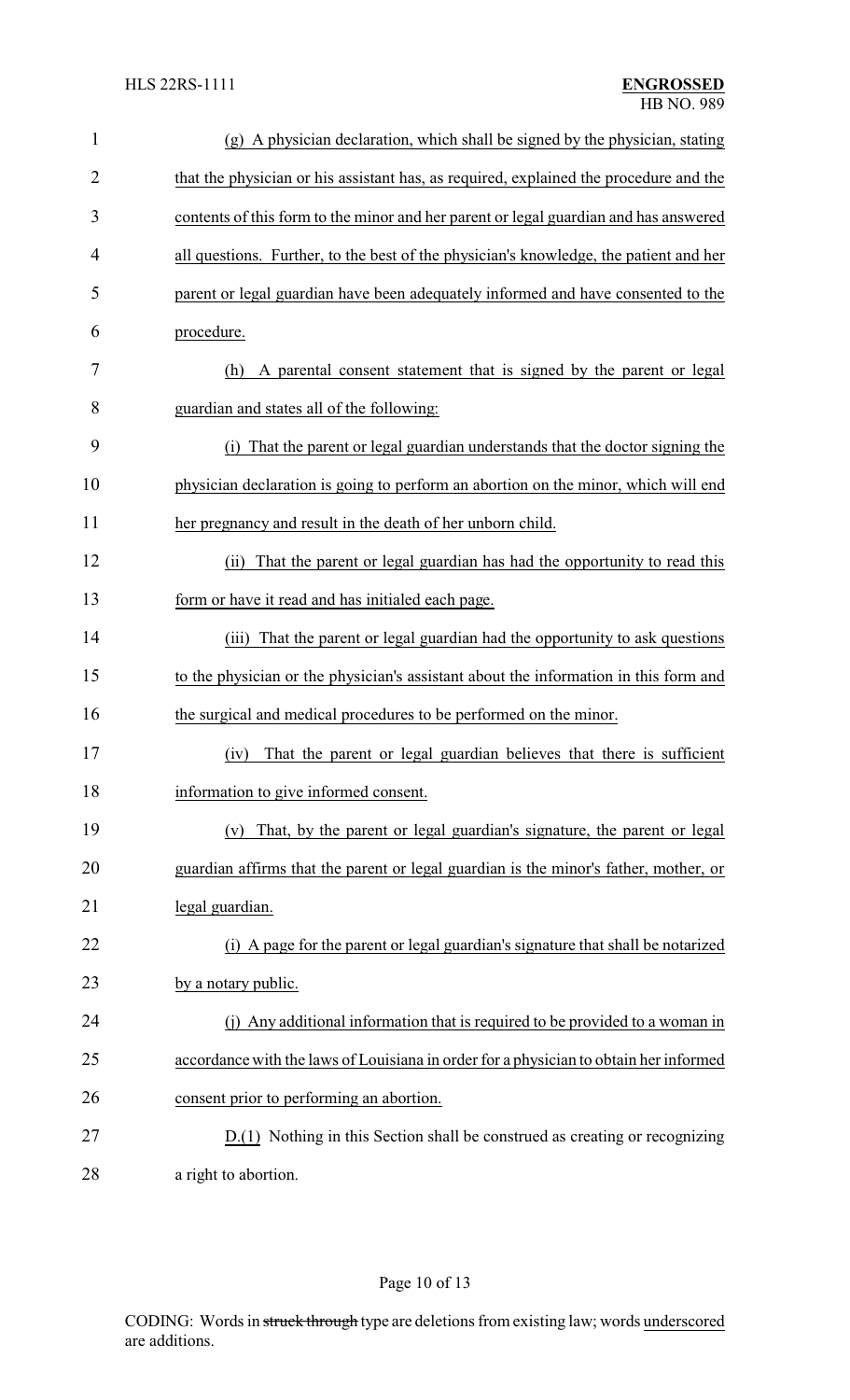| $\mathbf{1}$   | (2) It is not the intention of this Section to make lawful an abortion that is                  |  |
|----------------|-------------------------------------------------------------------------------------------------|--|
| 2              | unlawful on July 10, 1997, or which later becomes unlawful.                                     |  |
| 3              | <b>D.</b> E. Nothing in this Section shall be deemed or construed to affect or alter            |  |
| $\overline{4}$ | existing law on the confidentiality of proceedings and records related thereto, except          |  |
| 5              | to the extent specifically contained in this Section.                                           |  |
| 6              | Section 2. Any provision of this Act held to be invalid or unenforceable by its terms,          |  |
| 7              | or as applied to any person or circumstance, shall be construed so as to give it the maximum    |  |
| 8              | effect permitted by law, unless such holding is one of utter invalidity or unenforceability,    |  |
| 9              | in which event such provision shall be deemed severable in accordance with R.S. 24:175,         |  |
| 10             | and shall not affect the remainder hereof or the application of such provision to other persons |  |
| 11             | not similarly situated or to other, dissimilar circumstances.                                   |  |
|                |                                                                                                 |  |

## DIGEST

The digest printed below was prepared by House Legislative Services. It constitutes no part of the legislative instrument. The keyword, one-liner, abstract, and digest do not constitute part of the law or proof or indicia of legislative intent. [R.S. 1:13(B) and 24:177(E)]

| HB 989 Engrossed | 2022 Regular Session | Crews |
|------------------|----------------------|-------|
|                  |                      |       |

Abstract: Requires courts to obtain certain information when a minor undergoes an abortion and establishes certain requirements for court proceedings.

Present law prohibits physicians from performing or inducing an abortion upon any pregnant woman under the age of eighteen years who is not emancipated judicially or married unless the physician or a qualified person acting as an agent of the physician has received certain documentation.

Present law requires a notarized statement signed by the parent, legal guardian, or tutor of the unemancipated minor declaring that the parent, legal guardian, or tutor has been informed that the minor intends to seek an abortion and consents to the abortion.

Present law requires the parent, legal guardian, or tutor of the unemancipated minor to provide sufficient evidence of identity via a valid and unexpired driver's license or a government-issued identification card.

Present law provides the applicability provisions for court orders by minors who seek to undergo abortion procedures and the requirements to appeal denials of applications for such procedures.

Present law requires each application to be heard in chambers, anonymously, in a summary manner, within four days of the filing of the application.

Present law requires certain evaluations and counseling sessions to be conducted prior to the ex parte hearing required by present law.

## Page 11 of 13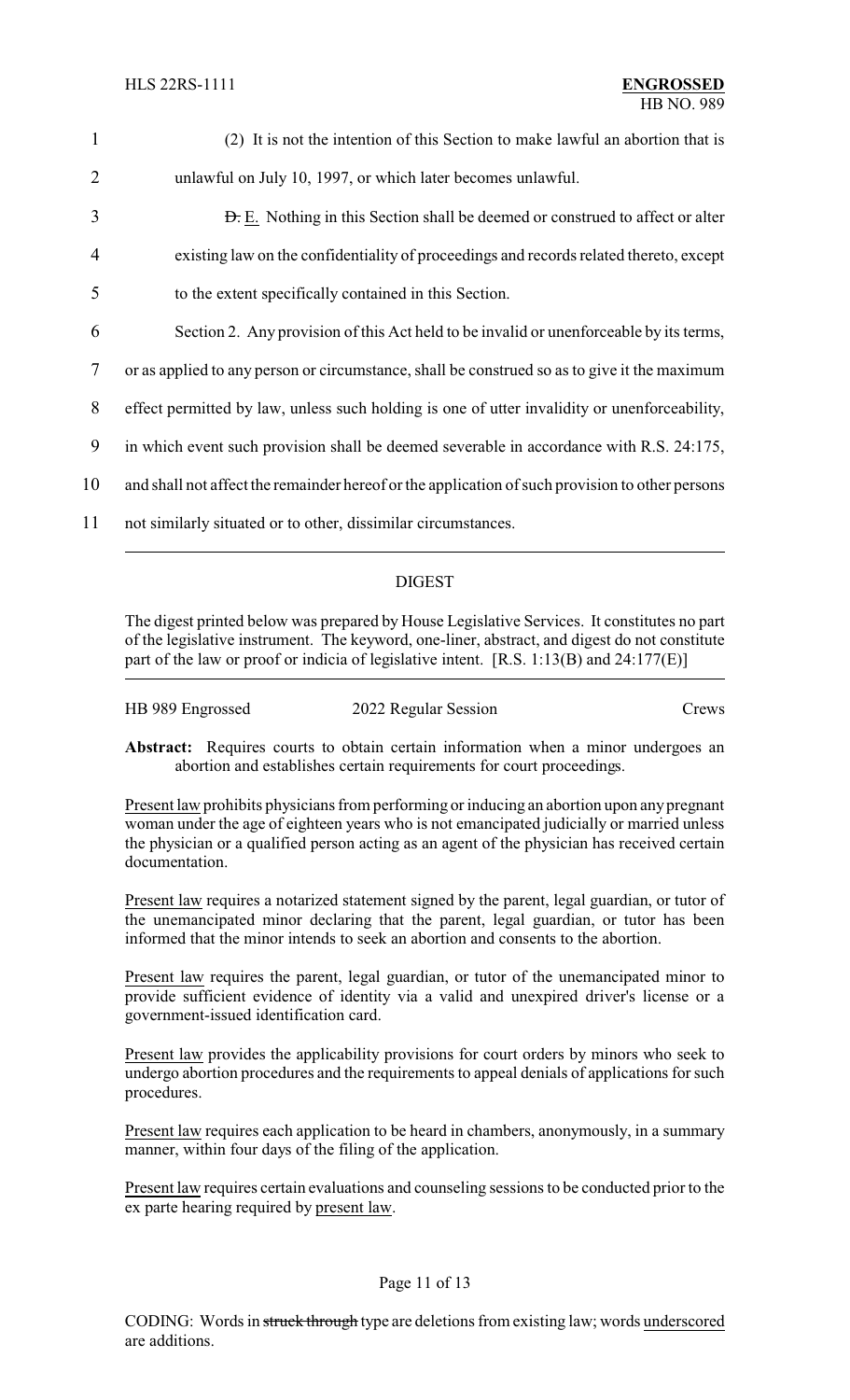Present law states that the court may appoint a certified child advocate attorney to the minor for the ex parte hearing for the purpose of assisting the minor in communicating to the court whether her abortion decision is made with sufficient maturity and free and informed consent.

Present law provides that the court may determine by clear and convincing evidence that the minor is sufficiently mature and well enough informed to make the decision concerning the abortion on her own and find whether the minor was a victim of coerced abortion. Absent such findings, present law provides that the court shall issue an order authorizing the minor to act on the matter without parental consultation or consent.

Present law provides that if the court finds by a preponderance of the evidence that the minor is a victim of commercial sexual exploitation or any crime against the minor, the court may issue the appropriate protective orders.

Present law provides that the court shall decide whether it would be in the best interest of the minor to notify her parents or guardian of the proceedings and determine whether the abortion would be in the best interest of the minor.

Present law details the necessary procedures to appeal the determination of the court.

Proposed law identifies the necessary findings of the court in its determination of whether a minor gave the necessary informed consent prior to undergoing the abortion procedure.

Proposed law identifies information that shall be obtained within the consent form from the physician.

Proposed law provides that if the court finds by a preponderance of the evidence that the minor is a victim of commercial sexual exploitation, or rape or any other crime against the child as defined in present law, the court may issue the appropriate protective orders.

Proposed law requires a pregnant minor to prove by clear and convincing evidence that she is sufficientlymature and capable of giving informed consent based on her experience level, perspective, judgment, and age.

Proposed law provides that the court may consider, among other relevant factors, the pregnant minor's age and experiences working outside the home, living away from home, traveling on her own, handling personal finances, the pregnant minor's conduct since learning of her pregnancy, what steps the pregnant minor took to explore her options, her intellectual ability to understand her options, the extent to which she considered the potential consequences of her options, and other relevant factors in its determination.

Proposed law provides that in assessing the pregnant minor's age, the court shall appoint a certified child advocate attorney if the minor is younger than the age of 15.

Proposed law provides that if the minor is under the age of 13, there shall be a rebuttable presumption that the child is not capable of being sufficiently well-informed and mature.

Proposed law details how the court may make its determination of whether the minor requested consent from her parent, legal guardian, or tutor and was denied consent.

Proposed law details how the court may make its determination of whether the pregnant minor is being guided, influenced, or persuaded by a representative of the abortion facility or by a special interest group or advocate.

Proposed law requires that a form created by the La. Dept. of Health be used by physicians to obtain the consent required prior to performing an abortion on a minor who is not emancipated.

#### Page 12 of 13